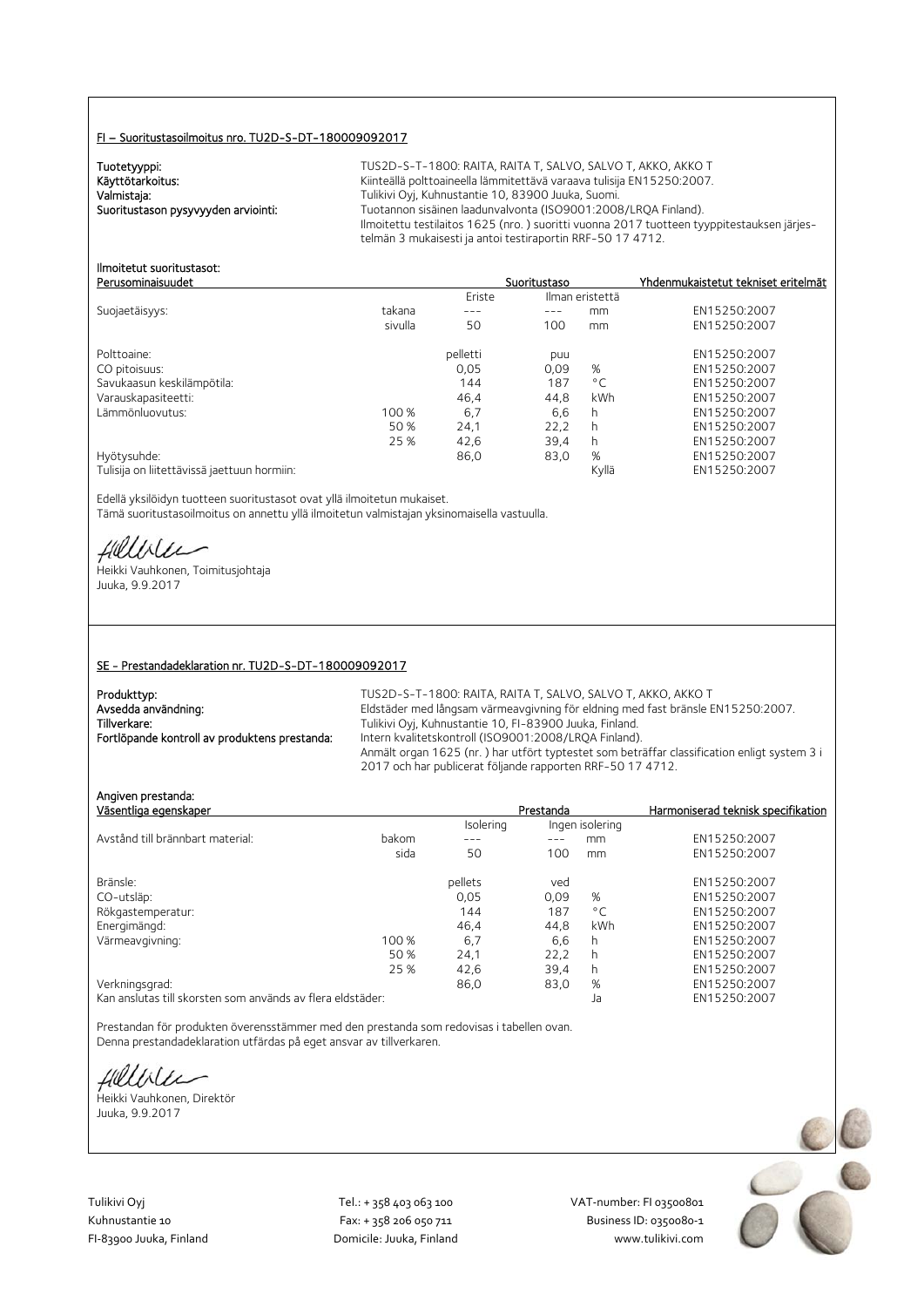### EN - Declaration of Performance nr. TU2D-S-DT-180009092017

| TUS2D-S-T-1800: RAITA, RAITA T, SALVO, SALVO T, AKKO, AKKO T                                       |
|----------------------------------------------------------------------------------------------------|
| Slow heat release appliance fired by solid fuel EN15250:2007.                                      |
| Tulikivi Oyj, Kuhnustantie 10, FI-83900 Juuka, Finland.                                            |
| Internal quality control (ISO9001:2008/LRQA Finland).                                              |
| The notified laboratory 1625 (nr.) performed the determination of the product type on              |
| the basis of type testing under system 3 in the year 2017 and issued test report RRF-50<br>174712. |
|                                                                                                    |

# Declared performance:

| <b>Essential Characteristics</b>   |       |            | Performance |                    | Harmonized technical specification |
|------------------------------------|-------|------------|-------------|--------------------|------------------------------------|
|                                    |       | Insulation |             | Without insulation |                                    |
| Distance to combustible materials: | rear  |            |             | mm                 | EN15250:2007                       |
|                                    | sides | 50         | 100         | mm                 | EN15250:2007                       |
| Fuel types:                        |       | pellets    | firewood    |                    | EN15250:2007                       |
| CO emissions:                      |       | 0,05       | 0.09        | %                  | EN15250:2007                       |
| Max. flue gas temperature:         |       | 144        | 187         | $^{\circ}$ C       | EN15250:2007                       |
| Thermal storage capacity:          |       | 46.4       | 44.8        | <b>kWh</b>         | EN15250:2007                       |
| Heat output:                       | 100 % | 6,7        | 6,6         | h                  | EN15250:2007                       |
|                                    | 50 %  | 24,1       | 22,2        | h                  | EN15250:2007                       |
|                                    | 25 %  | 42,6       | 39,4        |                    | EN15250:2007                       |
| Energy efficiency:                 |       | 86,0       | 83,0        | %                  | EN15250:2007                       |
|                                    |       |            |             |                    |                                    |

Connection of multiple fireplaces on shared flue pipe possible: Yes Wes EN15250:2007

The performance of the product is in conformity with the above declared performance. This declaration of performance is issued under the sole responsibility of the manufacturer.

Hillblu

Heikki Vauhkonen, Managing Director Juuka, 9.9.2017

### DE – Leistungserklärung Nr. TU2D-S-DT-180009092017

TUS2D-S-T-1800: RAITA, RAITA T, SALVO, SALVO T, AKKO, AKKO T Speicherfeuerstätte für feste Brennstoffe EN15250:2007. Tulikivi Oyj, Kuhnustantie 10, FI-83900 Juuka, Finnland. Interne Qualitätskontrolle (ISO9001:2008/LRQA Finnland). Die notifizierte Stelle 1625 (Nr. ) hat die Typprüfung nach dem System 3 im Jahr 2017 durchgeführt und folgenden Testreport ausgestellt: RRF-50 17 4712.

## Erklärte Leistung:

|                                                            |         | Leistuna  |              | Harmonisierte technische Spezifikation |
|------------------------------------------------------------|---------|-----------|--------------|----------------------------------------|
|                                                            |         |           |              |                                        |
| hinten                                                     |         |           | mm           | EN15250:2007                           |
| seitlich                                                   | 50      | 100       | mm           | EN15250:2007                           |
|                                                            | Pellets | Brennholz |              | EN15250:2007                           |
|                                                            | 0.05    | 0.09      | %            | EN15250:2007                           |
|                                                            | 144     | 187       | $^{\circ}$ C | EN15250:2007                           |
|                                                            | 46,4    | 44,8      | kWh          | EN15250:2007                           |
| 100 %                                                      | 6,7     | 6.6       | h            | EN15250:2007                           |
| 50 %                                                       | 24,1    | 22,2      | h            | EN15250:2007                           |
| 25 %                                                       | 42,6    | 39.4      | h            | EN15250:2007                           |
|                                                            | 86,0    | 83,0      | %            | EN15250:2007                           |
| Für Mehrfachbelegung auf gemeinsamen Schornstein geeignet: |         |           | Ja           | EN15250:2007                           |
|                                                            |         |           | Isolierung   | Keine Isolierung                       |

Die Leistung des Produkts entspricht der oben erklärten Leistung. Verantwortlich für die Erstellung dieser Leistungserklärung ist allein der Hersteller.

fielliter

Heikki Vauhkonen, Geschäftsleiter Juuka, 9.9.2017



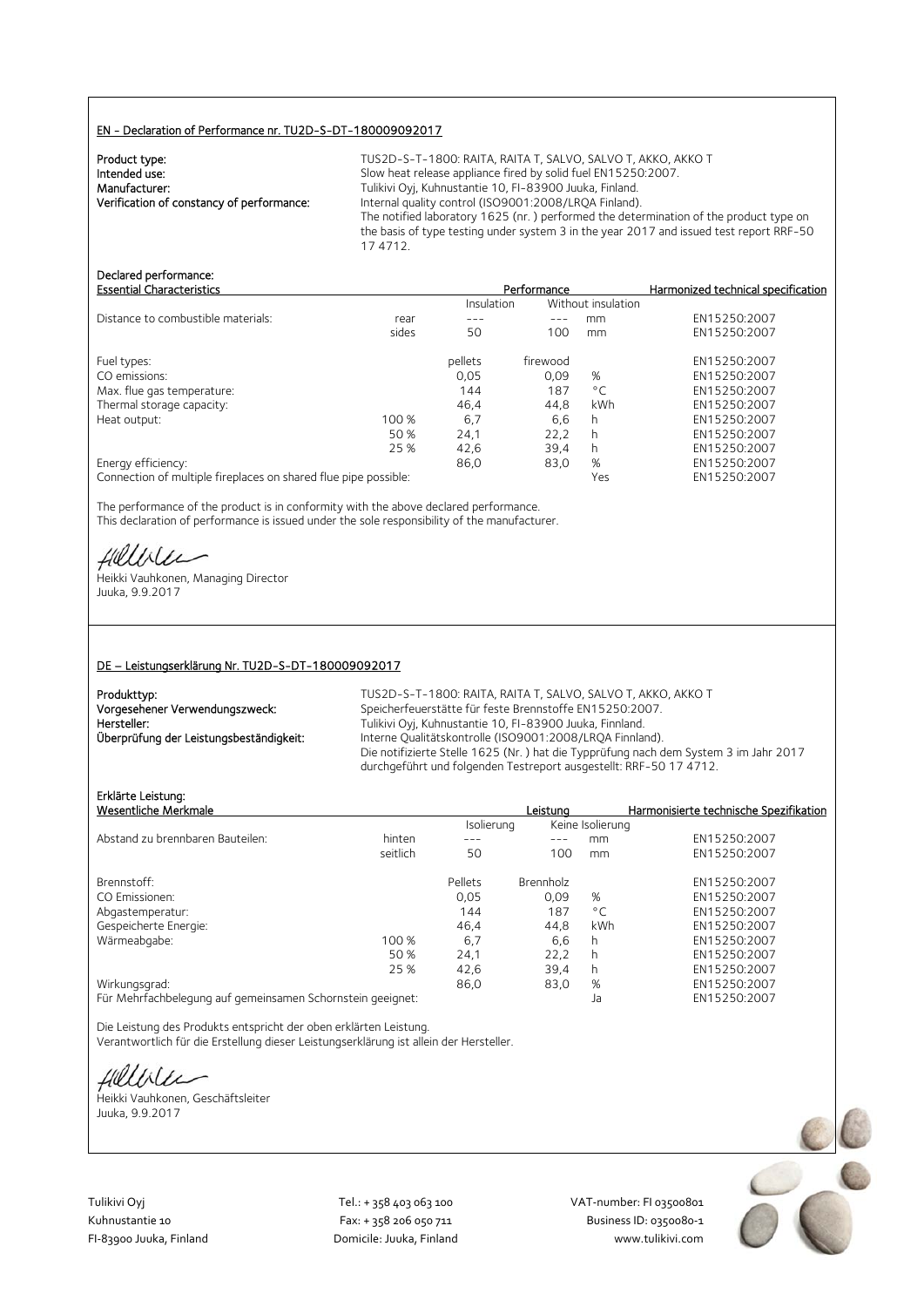### FR - Déclaration des performances no. TU2D-S-DT-180009092017

| Type de produit:<br>Usage prévu:<br>Fabricant:<br>Evaluation de la stabilité des performances: | TUS2D-S-T-1800: RAITA, RAITA T, SALVO, SALVO T, AKKO, AKKO T<br>Poêle-cheminée à accumulation de chaleur faisant appel à un combustible EN15250:2007.<br>Tulikivi Oyj, Kuhnustantie 10, FI-83900 Juuka, Finlande.<br>Contrôle de qualité interne (ISO9001:2008/LROA Finlande).<br>Le laboratoire d'essais notifié 1625 (no.) a effectué la détermination du produit type sur la |
|------------------------------------------------------------------------------------------------|---------------------------------------------------------------------------------------------------------------------------------------------------------------------------------------------------------------------------------------------------------------------------------------------------------------------------------------------------------------------------------|
|                                                                                                | base d'essais de type système 3 en 2017 et a issu le rapport de test RRF-50 17 4712.                                                                                                                                                                                                                                                                                            |

| Performances déclarées:<br>Caractéristiques essentielles                                |         |           | Performances |                 | Spécifications techniques harmonisées |
|-----------------------------------------------------------------------------------------|---------|-----------|--------------|-----------------|---------------------------------------|
|                                                                                         |         | Isolation |              | Pas d'isolation |                                       |
| Distance aux éléments structurels inflammables:                                         | arrière |           |              | mm              | EN15250:2007                          |
|                                                                                         | côtés   | 50        | 100          | mm              | EN15250:2007                          |
| Combustible:                                                                            |         | granulés  | bois         |                 | EN15250:2007                          |
| Émissions de CO:                                                                        |         | 0,05      | 0,09         | %               | EN15250:2007                          |
| Température des gaz évacués:                                                            |         | 144       | 187          | $^{\circ}$ C    | EN15250:2007                          |
| Energie stockée:                                                                        |         | 46,4      | 44,8         | kWh             | EN15250:2007                          |
| Restitution thermique:                                                                  | 100 %   | 6.7       | 6,6          | h               | EN15250:2007                          |
|                                                                                         | 50 %    | 24,1      | 22,2         | h               | EN15250:2007                          |
|                                                                                         | 25 %    | 42.6      | 39,4         | h               | EN15250:2007                          |
| Rendement:                                                                              |         | 86.0      | 83,0         | %               | EN15250:2007                          |
| Raccordement possible à une cheminée s'utilisant pour plusieurs appareils de chauffage: |         |           | Oui          |                 | EN15250:2007                          |

Les performances du produit sont conformes aux performances déclarées indiquées en haut. La présente déclaration des performances est établie sous la seule responsabilité du fabricant.

Hillble

Heikki Vauhkonen, Directeur Général Juuka, 9.9.2017

#### NL - Prestatieverklaring nr. TU2D-S-DT-180009092017

| Producttype:                               |
|--------------------------------------------|
| Beoogd gebruik:                            |
| Fabrikant:                                 |
| Verificatie van de prestatiebestendigheid: |

TUS2D-S-T-1800: RAITA, RAITA T, SALVO, SALVO T, AKKO, AKKO T Accumulerende toestelle gestookt met vaste brandstof EN15250:2007. Fabrikant: Tulikivi Oyj, Kuhnustantie 10, FI-83900 Juuka, Finland. Interne kwaliteitscontrole (ISO9001:2008/LRQA Finland). De genotificeerde testlaboratorium 1625 (nr. ) heeft de typetest uitgevoerd op basis van testen uitgevoerd volgens systeem 3 in 2017 met testverslag RRF-50 17 4712 als resultaat.

### Aangegeven prestatie:

| Essentiële kenmerken                    |            |          | <b>Prestaties</b> |               | Geharmoniseerde technische specificatie |
|-----------------------------------------|------------|----------|-------------------|---------------|-----------------------------------------|
|                                         |            | Isolatie |                   | Geen isolatie |                                         |
| Afstand tot brandbare constructiedelen: | achterkant | ---      |                   | mm            | EN15250:2007                            |
|                                         | zijkant    | 50       | 100               | mm            | EN15250:2007                            |
| Brandstof:                              |            | pellets  | hout              |               | EN15250:2007                            |
| CO-emissies:                            |            | 0.05     | 0.09              | %             | EN15250:2007                            |
| Rookgastemperatuur:                     |            | 144      | 187               | $^{\circ}$ C  | EN15250:2007                            |
| Hoeveelheid energie:                    |            | 46.4     | 44.8              | kWh           | EN15250:2007                            |
| Warmteafgifte:                          | 100 %      | 6,7      | 6.6               | h             | EN15250:2007                            |
|                                         | 50 %       | 24,1     | 22,2              | h             | EN15250:2007                            |
|                                         | 25 %       | 42.6     | 39,4              | h             | EN15250:2007                            |
| Rendement:                              |            | 86.0     | 83.0              | %             | EN15250:2007                            |
| $\overline{\phantom{a}}$                |            |          |                   |               |                                         |

Kan worden aangesloten op een door meerdere verwarmingstoestellen gebruikt rookkanaal: Ja EN15250:2007

De prestaties van het product voldoen aan de hierboven vermelde prestatieverklaringen. Deze prestatieverklaring is verstrekt onder de exclusieve verantwoordelijkheid van de fabrikant.

fillble

Heikki Vauhkonen, Directeur Juuka, 9.9.2017

Tulikivi Oyj Tel.: + 358 403 063 100 VAT‐number: FI 03500801

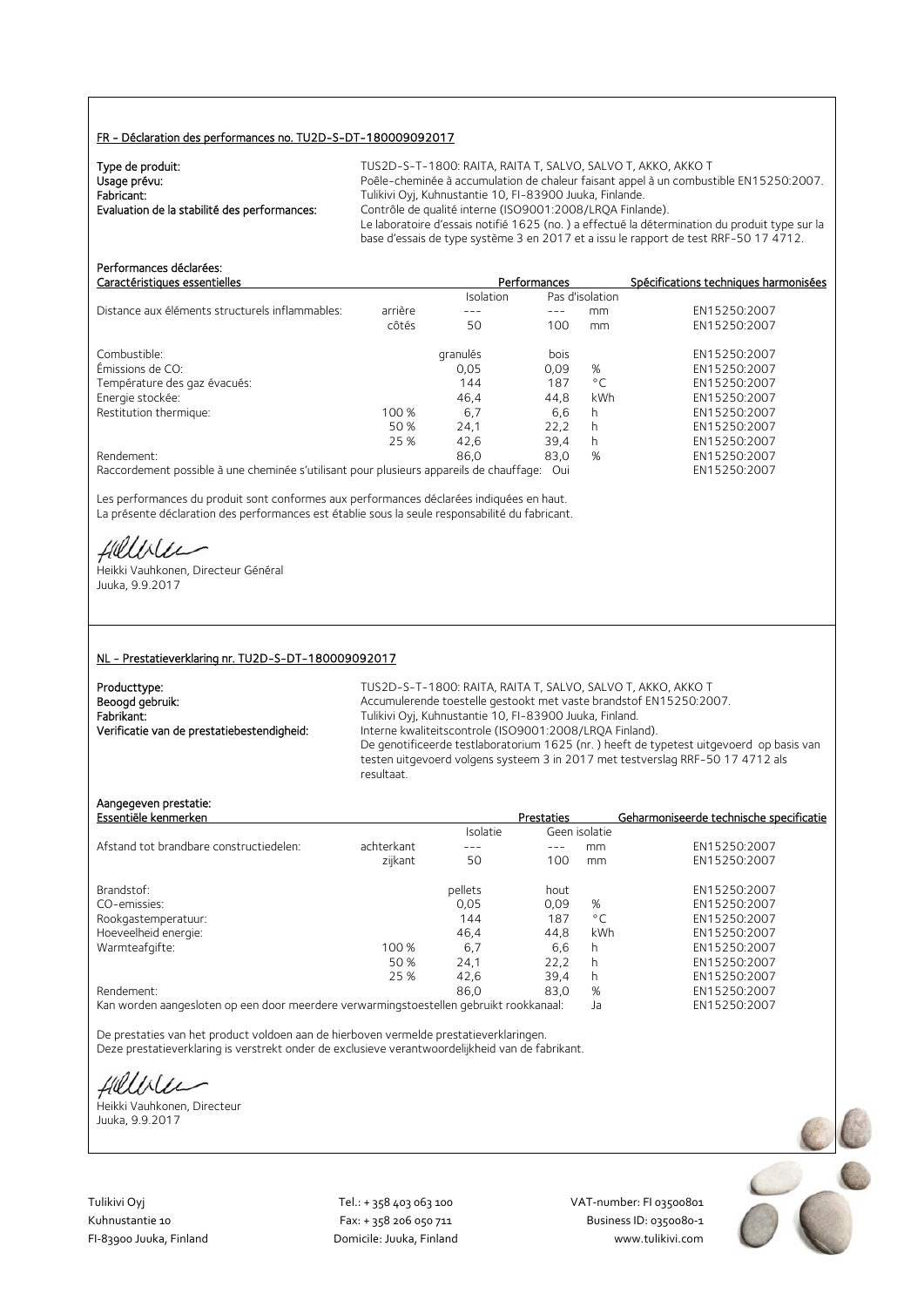### IT - Dichiarazione di prestazione nro. TU2D-S-DT-180009092017

| Prodotto - tipo:<br>Uso previsto:<br>Fabbricante:<br>Verificazione della costanza della prestazione: | TUS2D-S-T-1800: RAITA, RAITA T, SALVO, SALVO T, AKKO, AKKO T<br>Apparecchi domestici a lento rilascio di calore alimentati a combustibili EN15250:2007.<br>Tulikivi Oyi, Kuhnustantie 10, FI-83900 Juuka, Finlandia.<br>Controllo di qualità interno (ISO9001:2008/LRQA Finlandia).<br>L'organismo notificato 1625 (nro.) ha effettuato le prove di tipo secondo il sistema 3 nel<br>2017 e ha rilasciato la seguente rapporto di prova: RRF-50 17 4712. |
|------------------------------------------------------------------------------------------------------|----------------------------------------------------------------------------------------------------------------------------------------------------------------------------------------------------------------------------------------------------------------------------------------------------------------------------------------------------------------------------------------------------------------------------------------------------------|
|------------------------------------------------------------------------------------------------------|----------------------------------------------------------------------------------------------------------------------------------------------------------------------------------------------------------------------------------------------------------------------------------------------------------------------------------------------------------------------------------------------------------------------------------------------------------|

| Presidzione dichidrala.<br>Caratteristiche essenziali                                           |       | Prestazione | Documento di riferimento |                   |              |
|-------------------------------------------------------------------------------------------------|-------|-------------|--------------------------|-------------------|--------------|
|                                                                                                 |       | Isolamento  |                          | Nessun isolamento |              |
| Distanza dei materiali infiammabili:                                                            | retro | ---         | $-- -$                   | mm                | EN15250:2007 |
|                                                                                                 | lato  | 50          | 100                      | mm                | EN15250:2007 |
| Combustibile:                                                                                   |       | pellets     | legna                    |                   | EN15250:2007 |
| Emissioni CO:                                                                                   |       | 0.05        | 0.09                     | %                 | EN15250:2007 |
| Temperatura dei gas in uscita:                                                                  |       | 144         | 187                      | $^{\circ}$ C      | EN15250:2007 |
| Energia accumulata:                                                                             |       | 46,4        | 44,8                     | kWh               | EN15250:2007 |
| Rilascio del calore:                                                                            | 100%  | 6.7         | 6.6                      | h                 | EN15250:2007 |
|                                                                                                 | 50%   | 24,1        | 22,2                     | h                 | EN15250:2007 |
|                                                                                                 | 25%   | 42.6        | 39.4                     | h.                | EN15250:2007 |
| Rendimento:                                                                                     |       | 86.0        | 83.0                     | %                 | EN15250:2007 |
| Adatta per essere collegata a una canna fumaria utilizzata da vari apparecchi di riscaldamento: |       |             |                          | Si                | EN15250:2007 |

La prestazione del prodotto conforme alla prestazione dichiarata sopra. Si rilascia la presente dichiarazione di prestazione sotto la responsabilità esclusiva del fabbricante.

Hillbler

Prestazione dichiarata:

Heikki Vauhkonen, Direttore Juuka, 9.9.2017

### ET - Toimivusdeklaratsioon nr. TU2D-S-DT-180009092017

| Tootetüüp:                                | TUS2D-S-T-1800: RAITA, RAITA T, SALVO, SALVO T, AKKO, AKKO T                                                                                     |
|-------------------------------------------|--------------------------------------------------------------------------------------------------------------------------------------------------|
| Ettenähtud kasutusotstarve:               | Tahke kütusega köetav soojustsalvestav küttekolle EN15250:2007.                                                                                  |
| Tootja:                                   | Tulikivi Oyj, Kuhnustantie 10, FI-83900 Juuka, Soome.                                                                                            |
| Toimivuse püsivuse kontrollimise süsteem: | Sisemine kvaliteedikontroll (ISO9001:2008/LROA Soome).                                                                                           |
|                                           | Teavitatud asutus 1625 (nr.) on juhatanud tüübihindamine pärast süsteemi 3 aastal 2017<br>a on välja andnud järgmise testraporti RRF-50 17 4712. |
|                                           |                                                                                                                                                  |

### Deklareeritud toimivus:

| Deklareeritud toimivus:<br>Põhiomadused          |        |                | <b>Toimivus</b> |                | Ühtlustatud tehniline kirjeldus |
|--------------------------------------------------|--------|----------------|-----------------|----------------|---------------------------------|
|                                                  |        | Isolatsiooniga |                 | Isolatsioonita |                                 |
| Kaugus põlevast materjalist konstruktsioonidest: | taga   | ---            |                 | mm             | EN15250:2007                    |
|                                                  | kõrval | 50             | 100             | mm             | EN15250:2007                    |
| Kütus:                                           |        | puidugraanulid | puu             |                | EN15250:2007                    |
| Põlemissaaduste CO sisaldus:                     |        | 0.05           | 0.09            | %              | EN15250:2007                    |
| Väljuva gaasi temperatuur:                       |        | 144            | 187             | $^{\circ}$ C   | EN15250:2007                    |
| Salvestatud energiahulk:                         |        | 46.4           | 44.8            | kWh            | EN15250:2007                    |
| Soojuse eraldumine:                              | 100%   | 6.7            | 6,6             | h              | EN15250:2007                    |
|                                                  | 50%    | 24,1           | 22,2            | h              | EN15250:2007                    |
|                                                  | 25%    | 42,6           | 39,4            | h              | EN15250:2007                    |
| Kasutegur:                                       |        | 86.0           | 83,0            | %              | EN15250:2007                    |
|                                                  |        |                |                 |                | <b>FULLEDED DOOT</b>            |

Sobib ühendamiseks mitme küttekolde poolt kasutatava korstnalõõriga: Ja EN15250:2007

Toote toimivus on kooskõlas ülalosutatud deklareeritud toimivusega. Käesolev toimivusdeklaratsioon on välja antud tootja ainuvastutusel.

fillbile

Heikki Vauhkonen, Tegevdirektor Juuka, 9.9.2017

Tulikivi Oyj Tel.: + 358 403 063 100 VAT‐number: FI 03500801

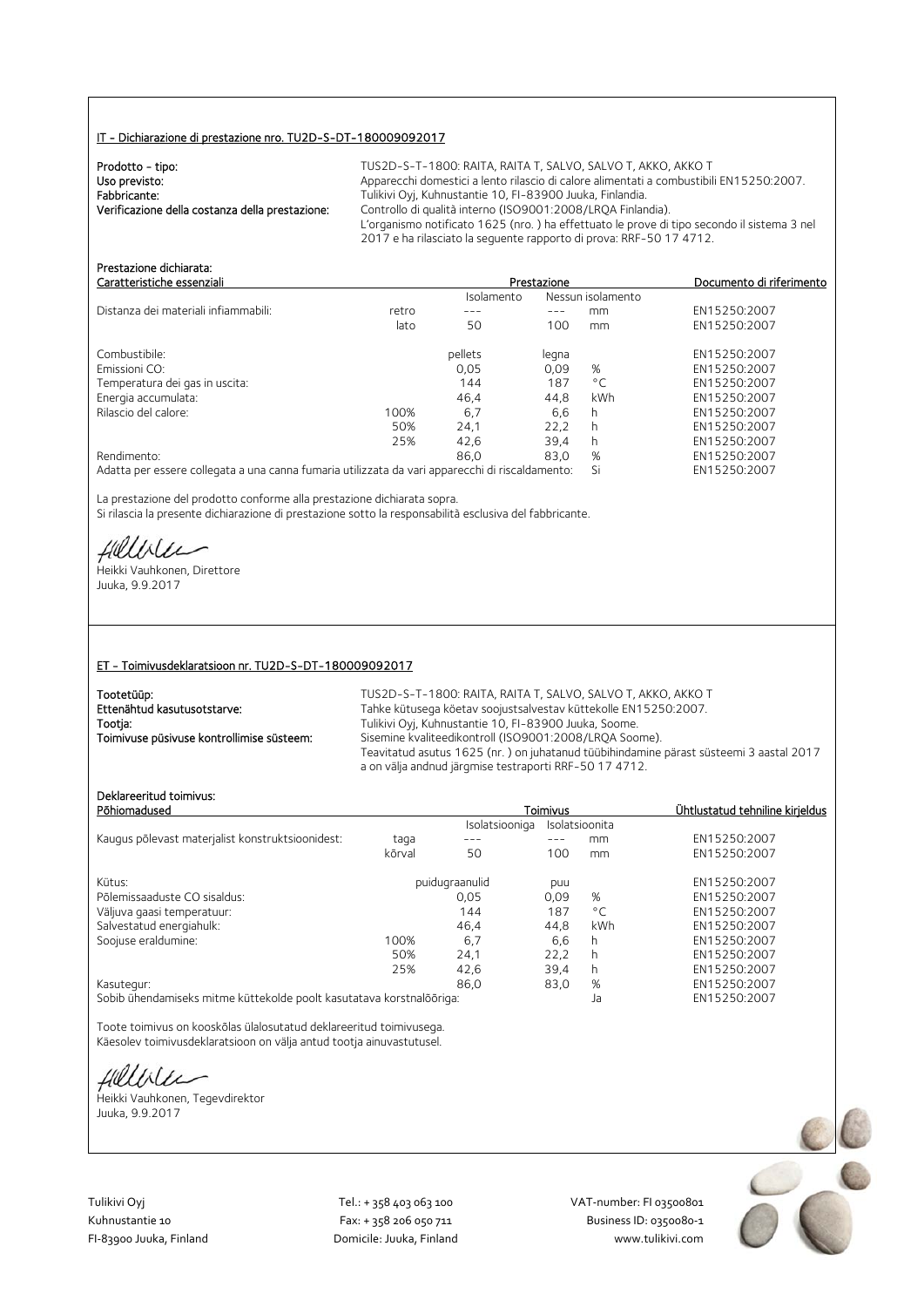### LT - Eksploatacini**ų** savybi**ų** deklaracij**ą** nr. TU2D-S-DT-180009092017

| Produkto tipas:                                   | TUS2D-S-T-1800: RAITA, RAITA T. SALVO, SALVO T. AKKO, AKKO T                               |
|---------------------------------------------------|--------------------------------------------------------------------------------------------|
| Paskirtis:                                        | Lėtai šilumą išskiriantys kietuoju kuru kūrenami buitiniai šildytuvai EN15250:2007.        |
| Gamintojas:                                       | Tulikivi Oyj, Kuhnustantie 10, FI-83900 Juuka, Suomija.                                    |
| Nuolatinis eksploatacinių savybių sertifikavimas: | Vidaus kokybės kontrolės (ISO9001:2008/LRQA Suomija).                                      |
|                                                   | Notifikuotoji sertifikavimo įstaiga 1625 (nr.) atliko testą pagal sistemą 3 metais 2017 ir |
|                                                   | išdavė sertifikatą RRF-50 17 4712.                                                         |

#### Deklaruojamos eksploatacin**ė**s savyb**ė**s: Svarbiausios charakteristikos Eksploatacin**ė**s savyb**ė**s Darnioji technin**ė** specifikacija

|                                                       |                      | Su izoliacija |        | Be izoliacijos |              |
|-------------------------------------------------------|----------------------|---------------|--------|----------------|--------------|
| Atstumas iki degiųjų medžiagų:                        | nuo galinės sienelės |               |        | mm             | EN15250:2007 |
|                                                       | iš šono              | 50            | 100    | mm             | EN15250:2007 |
| Kuro rūšis:                                           |                      | granulÚs      | malkos |                | EN15250:2007 |
| Emisija CO:                                           |                      | 0,05          | 0,09   | %              | EN15250:2007 |
| Išmetamų dujų į dūmtraukį temperatūra:                |                      | 144           | 187    | $^{\circ}$ C   | EN15250:2007 |
| Kaupiamoji energija:                                  |                      | 46.4          | 44,8   | kWh            | EN15250:2007 |
| Šildymo galingumas:                                   | 100 %                | 6,7           | 6,6    | h              | EN15250:2007 |
|                                                       | 50 %                 | 24.1          | 22.2   | h              | EN15250:2007 |
|                                                       | 25 %                 | 42,6          | 39.4   | h              | EN15250:2007 |
| Naudingumo koeficientas:                              |                      | 86,0          | 83,0   | %              | EN15250:2007 |
| Keletos krosnių pajungimas į vieną dūmtraukį-galimas: |                      |               |        | Taip           | EN15250:2007 |

Produkto eksploatacinės savybės atitinka deklaruotas eksploatacines savybes. Ši eksploatacinių savybių deklaracija išduota tik nurodyto gamintojo atsakomybe.

Hillbler

Heikki Vauhkonen, Generalinis Direktorius Juuka, 9.9.2017

### LV – Veiktsp**ē**jas deklar**ā**cija nr. TU2D-S-DT-180009092017

| Produkta veids:                | TUS2D-S-T-1800: RAITA, RAITA T, SALVO, SALVO T, AKKO, AKKO T                              |
|--------------------------------|-------------------------------------------------------------------------------------------|
| Lietošanas veids:              | Cietā kurināmā sildiekārtas ar lēņu siltumatdevi EN15250:2007.                            |
| Ražotājs:                      | Tulikivi Oyj, Kuhnustantie 10, FI-83900 Juuka, Somija.                                    |
| Veiktspējas snieguma pārbaude: | Iekšēja kvalitātes pārbaude (ISO9001:2008/LRQA Somija).                                   |
|                                | Paziņotā (notificētā) institūcija 1625 (nr.) veica produkta tipa noteikšanu balstoties uz |
|                                | produkta 3. sistēmas tipa testiem 2017 gadā un tika izdots testēšanas pārskats RRF-50 17  |
|                                | 4712.                                                                                     |

### Tehniskie r**ā**d**ī**t**ā**ji:

| Galvenie veiktspējas rādītāji                            |               |           | Veiktspēja     | <u>Kopējā tehniskā specifkācija</u> |              |
|----------------------------------------------------------|---------------|-----------|----------------|-------------------------------------|--------------|
|                                                          |               | Izolúcija | Nõ izolúcija   |                                     |              |
| Attālums līdz degošiem materiāliem:                      | no aizmugures |           |                | mm.                                 | EN15250:2007 |
|                                                          | no sāniem     | 50        | 100            | mm                                  | EN15250:2007 |
| Kurināmā veidi:                                          |               | granulas  | malkas pagales |                                     | EN15250:2007 |
| CO emisija:                                              |               | 0,05      | 0.09           | %                                   | EN15250:2007 |
| Izplūdes gāzu temperatūra:                               |               | 144       | 187            | $^{\circ}$ C                        | EN15250:2007 |
| Energoietilpība:                                         |               | 46,4      | 44,8           | kWh                                 | EN15250:2007 |
| Siltuma jauda:                                           | 100 %         | 6,7       | 6,6            | h                                   | EN15250:2007 |
|                                                          | 50 %          | 24,1      | 22.2           | h                                   | EN15250:2007 |
|                                                          | 25 %          | 42,6      | 39,4           | h.                                  | EN15250:2007 |
| Lietderības koeficients:                                 |               | 86,0      | 83,0           | %                                   | EN15250:2007 |
| Ir iespēja pievienot vairākus kamīnus pie viena dūmvada: |               |           |                | Jā                                  | EN15250:2007 |

Produkta veiktspēja atbilst augstāk minētajiem rādītājiem. Par šīs veiktspējas deklarācijas izsniegšanu pilnībā atbild ražotājs.

Hillble

Heikki Vauhkonen, Ģenerāldirektors Juuka, 9.9.2017

Tulikivi Oyj Tel.: + 358 403 063 100 VAT‐number: FI 03500801 FI-83900 Juuka, Finland Domicile: Juuka, Finland

Kuhnustantie 10 Fax: + 358 206 050 711 Fax: + 358 206 050 711 Business ID: 0350080-1<br>Fl-83900 Juuka, Finland Domicile: Juuka, Finland www.tulikivi.com

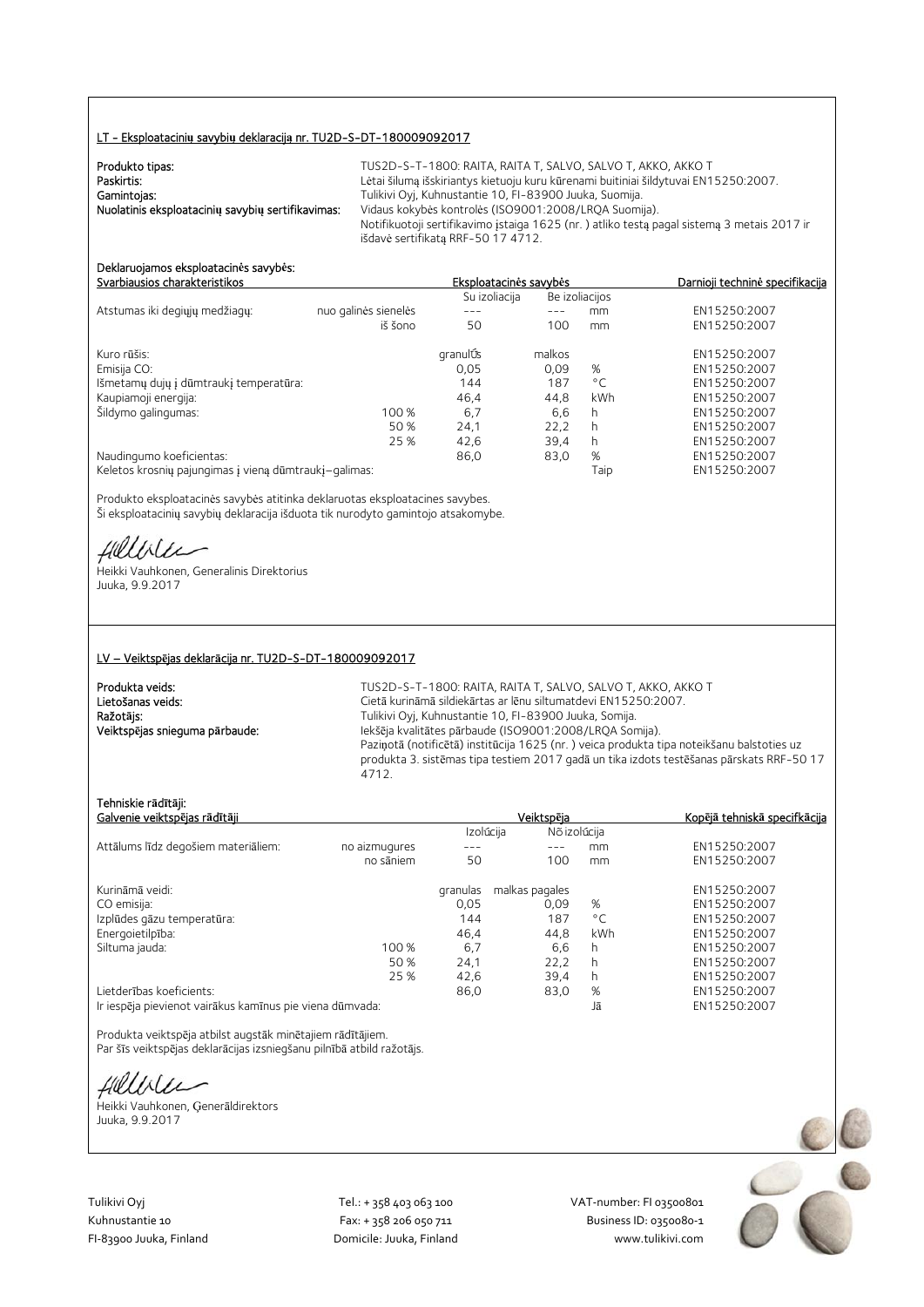### SI - Izjava o zmogljivosti nr. TU2D-S-DT-180009092017

| Tip proizvoda:                                    | TU |
|---------------------------------------------------|----|
| Predvidena uporaba:                               | Na |
| Proizvajalec:                                     | Tυ |
| Potrdilo o nespremenljivosti lastnosti proizvoda: | No |
|                                                   | Pη |

JS2D-S-T-1800: RAITA, RAITA T, SALVO, SALVO T, AKKO, AKKO T prave na trdna goriva, ki počasi oddajajo toploto EN15250:2007. .<br>Ilikivi Oyj, Kuhnustantie 10, FI-83900 Juuka, Finska. potranji nadzor kakovosti (ISO9001:2008/LRQA Finska). Pooblaščen laboratorij 1625 (nr. ) je na podlagi preizkušanja tipa po sistemu 3 v letu 2017 izvedel in izdal potrdilo o preizkusu RRF-50 17 4712.

Bistvene zna**č**ilnosti U**č**inkovitost Usklajena tehni**č**na specifikacija

| Izjava učinkovitosti<br>Bistvene značilnosti |            |           | Učinkovitost | Usklajena tehnična sp |
|----------------------------------------------|------------|-----------|--------------|-----------------------|
|                                              |            | Izolacije | Ni izolacije |                       |
| Odmik od vnetljivih materialov:              | zadai      |           | mm           | EN15250:2007          |
|                                              | ob straneh | 50        | mm           | EN15250:2007          |

| Vrsta goriva:                                  |       | Isni peleti | les  |              | EN15250:2007 |
|------------------------------------------------|-------|-------------|------|--------------|--------------|
| Emisija CO:                                    |       | 0,05        | 0.09 | %            | EN15250:2007 |
| Temperatura plinov:                            |       | 144         | 187  | $^{\circ}$ C | EN15250:2007 |
| Akumulirana toplota:                           |       | 46.4        | 44.8 | kWh          | EN15250:2007 |
| Oddana toplotna moč:                           | 100 % | 6,7         | 6.6  |              | EN15250:2007 |
|                                                | 50 %  | 24.1        | 22.2 | h            | EN15250:2007 |
|                                                | 25 %  | 42.6        | 39.4 | h.           | EN15250:2007 |
| Izkoristek:                                    |       | 86,0        | 83,0 | %            | EN15250:2007 |
| Možen priklop več kaminov na skupno dimno cev: |       |             |      | Da           | EN15250:2007 |

Delovanje izdelka je v skladu z zgoraj navedenimi lastnostmi. Izjava o zmogljivosti je izdana na odgovornost proizvajalca.

fillble

Heikki Vauhkonen, Managing Director Juuka, 9.9.2017

### SK - Deklarácia výkonu nr. TU2D-S-DT-180009092017

| Typ produktu:                 | TUS2D-S-T-1800: RAITA, RAITA T, SALVO, SALVO T, AKKO, AKKO T                         |
|-------------------------------|--------------------------------------------------------------------------------------|
| Použitie:                     | Spotrebiče pomaly uvoľňujúce teplo spaľujúce tuhé palivo EN15250:2007.               |
| Výrobca:                      | Tulikivi Oyi, Kuhnustantie 10, FI-83900 Juuka, Fínsko.                               |
| Overenie stálosti vlastností: | Interná kontrola kvality (ISO9001:2008/LROA Fínsko).                                 |
|                               | Notifikované laboratórium 1625 (nr.) vykonalo určenie typu výrobku na základe skúšky |
|                               | typu podľa systému 3 v roku 2017 a vydalo skúšobnú správu RRF-50 17 4712.            |

## Deklarované vlastnosti:

| bekia ovane viastnosti.<br>Základné vlastnosti |        |           | Výkon        |              | Harmonizovaná technická špecifikácia |
|------------------------------------------------|--------|-----------|--------------|--------------|--------------------------------------|
|                                                |        | Izolované | Bez izolácie |              |                                      |
|                                                |        |           |              |              |                                      |
| Vzdialenosť od horľavých povrchov:             | vzadu  |           |              | mm           | EN15250:2007                         |
|                                                | z boku | 50        | 100          | mm           | EN15250:2007                         |
| Typy paliva:                                   |        | pelety    | drevo        |              | EN15250:2007                         |
| CO emisie:                                     |        | 0,05      | 0.09         | %            | EN15250:2007                         |
| Teplota spalín na výstupe:                     |        | 144       | 187          | $^{\circ}$ C | EN15250:2007                         |
| Akumulovaná energia:                           |        | 46.4      | 44.8         | kWh          | EN15250:2007                         |
| Dĺžka tepelného výkonu:                        | 100%   | 6,7       | 6,6          | h            | EN15250:2007                         |
|                                                | 50 %   | 24,1      | 22.2         | h            | EN15250:2007                         |
|                                                | 25 %   | 42.6      | 39.4         | h            | EN15250:2007                         |
| Účinnosť:                                      |        | 86,0      | 83,0         | %            | EN15250:2007                         |
|                                                |        |           |              |              | $T$ MAC $2C$ $2C$                    |

Možnosť pripojenia viacerých spotrebičov na komínové teleso: Áno EN15250:2007

Vlastnosti produktu sú v súlade s vyššie uvedenými vlastnosťami. Toto vyhlásenie o vlastnostiach je vydané s výhradnou zodpovednosťou výrobcu.

fillble

Heikki Vauhkonen, Generálny Riaditeľ Juuka, 9.9.2017